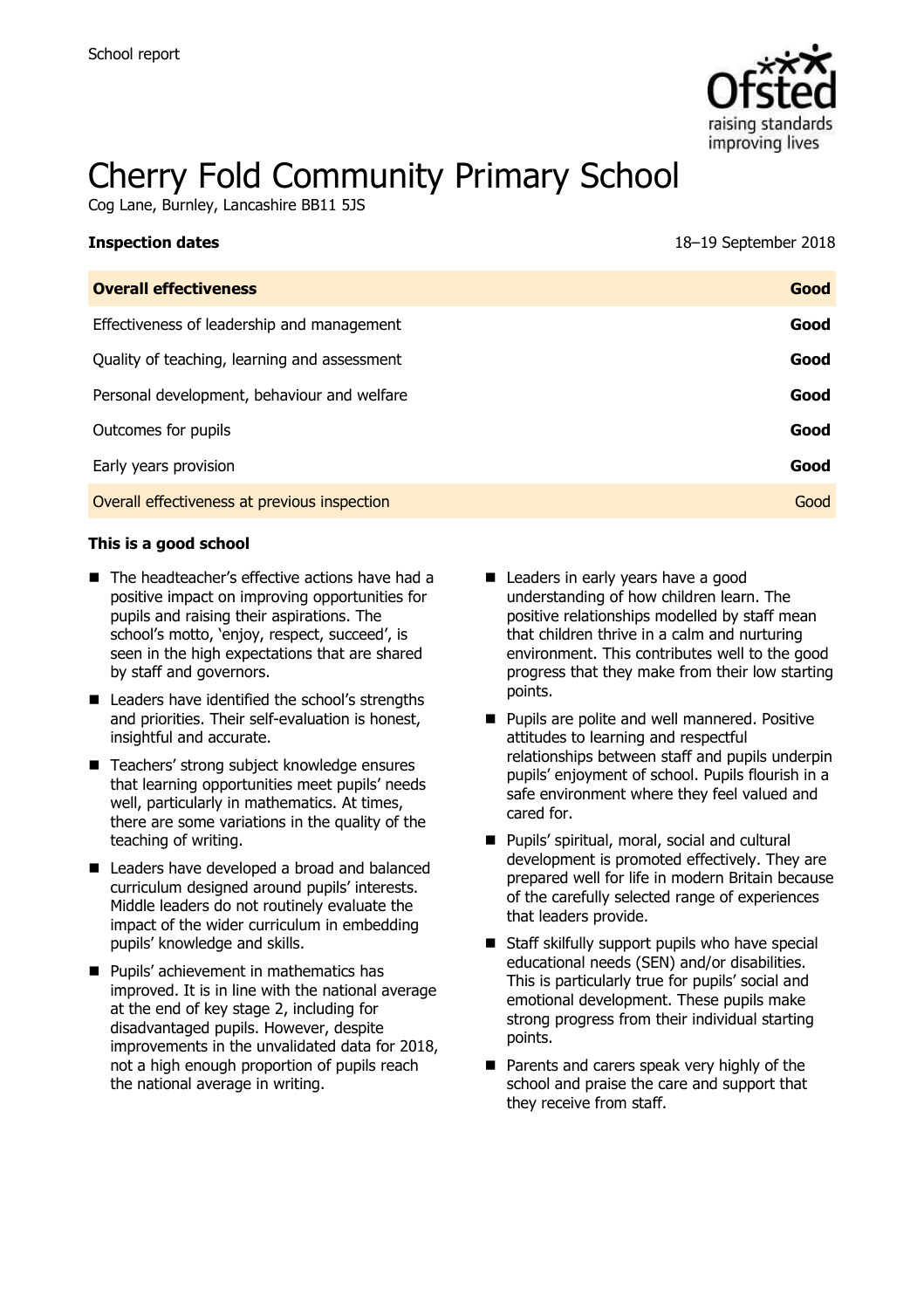

# **Full report**

### **What does the school need to do to improve further?**

- **IMPROVE LEADERSHIP and management further by ensuring that middle leaders evaluate** the subjects that they lead, so that pupils develop subject-specific knowledge and skills in greater depth.
- Build on the effective improvements in teaching to eliminate the small variations across the school and improve outcomes for pupils, particularly in writing.
- Embed the recent strategies to improve the accuracy of pupils' writing, particularly the gaps in pupils' grammar and punctuation knowledge, for pupils who join the school during the academic year.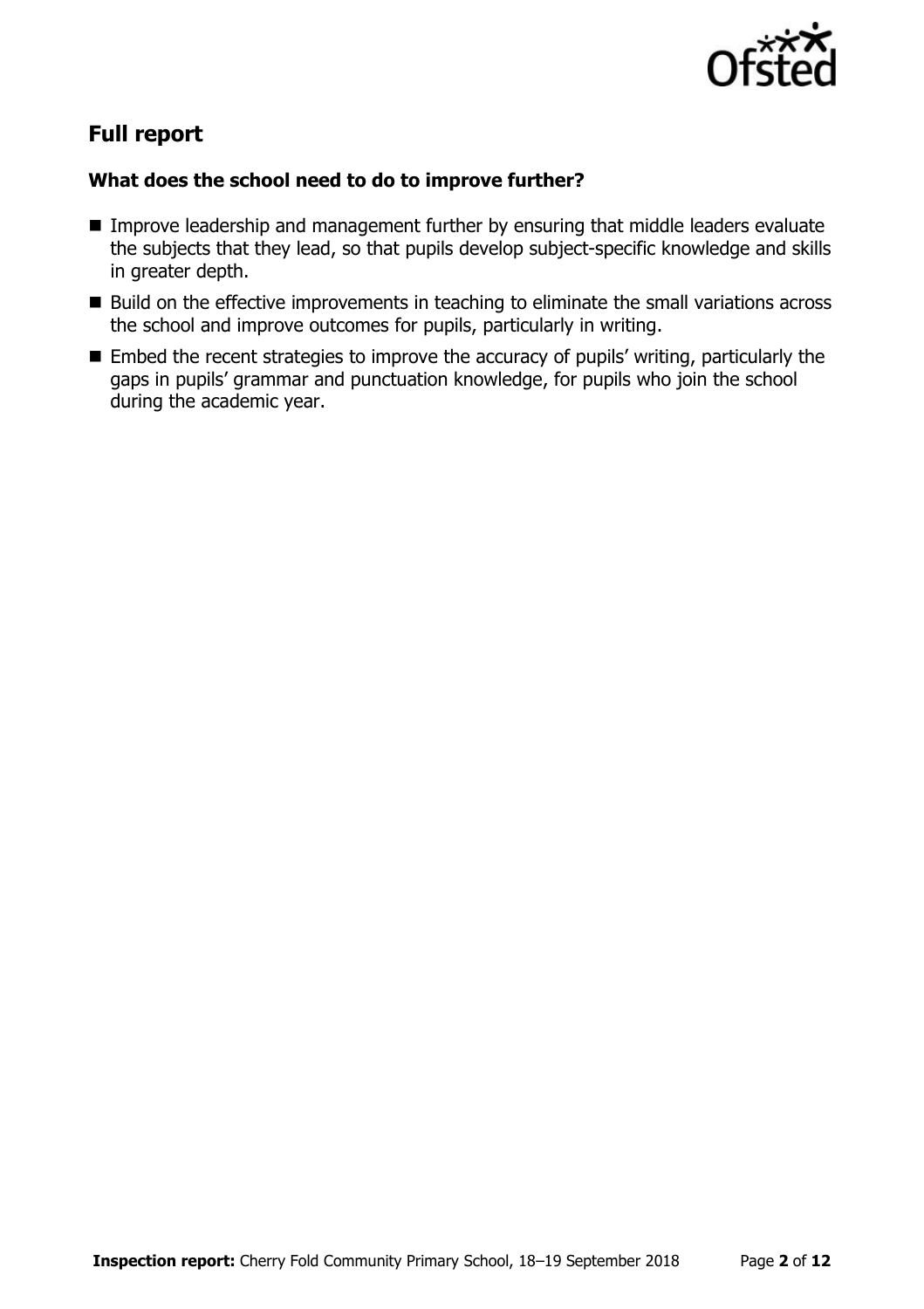

# **Inspection judgements**

#### **Effectiveness of leadership and management Good**

- There have been several changes in the senior leadership of the school since the last inspection. The headteacher has created an oasis of calm where pupils thrive in a secure and nurturing environment. She has implemented strategies to address many of the challenges and pressures facing the school and the local community successfully. This includes addressing the impact of the increasing number of pupils who join the school throughout the academic year.
- The headteacher's accurate evaluation of the school's strengths and weaknesses has led to swift action to bring about stability in staffing and improving outcomes for pupils. Leaders have established a culture that promotes improvement and reflection. Staff and governors share leaders' high expectations and aspirations for all pupils.
- Leaders' commitment to improving the quality of teaching has led to much stronger outcomes for current pupils. For example, leaders have made changes to the way that mathematics is taught. They ensured that teachers received good-quality training to improve their knowledge and practice.
- Leaders accurately identified that pupils' vocabulary knowledge was a barrier to their learning. Training for staff has had a positive impact in creating a language-rich environment throughout the school. Changes to the way in which reading is taught have had a positive impact on pupils' success as readers. However, gaps in pupils' vocabulary and grammar knowledge hamper their success as writers, particularly for those pupils who join the school throughout the academic year.
- Leaders have developed a curriculum that is designed around the needs and interests of the pupils. Leaders ensure that staff have the knowledge they need to deliver the curriculum effectively. Leaders check that curriculum subjects other than English and mathematics are taught across the school. However, they do not evaluate the impact of the wider curriculum in embedding pupils' subject-specific knowledge and skills in any depth, for example, as historians or geographers.
- Leaders ensure that pupils' spiritual, moral, social and cultural development is promoted well through all aspects of the curriculum and woven through with the '5R's' reasoning, reflective, resilient, resourceful, respectful. Pupils are prepared well for life in modern Britain. They gain an appreciation of the community in which they live through visits and visitors to school. For example, visits by local faith leaders help pupils to appreciate the variety of beliefs and cultures of people within the local community. Through a range of rich and meaningful experiences, including in assemblies, leaders develop pupils' resilience not to give up when they face challenges.
- Leaders, including governors, ensure that the funding for the most vulnerable pupils and their families is used well. Leaders focus on providing opportunities to broaden pupils' horizons. Leaders evaluate the impact of the actions that they take. For example, in early years, a speech and language therapist identifies the precise gaps in children's spoken language skills. The training that staff receive equips them with the knowledge and skills to meet the needs of these children well.
- The special educational needs coordinator ensures that staff have the knowledge to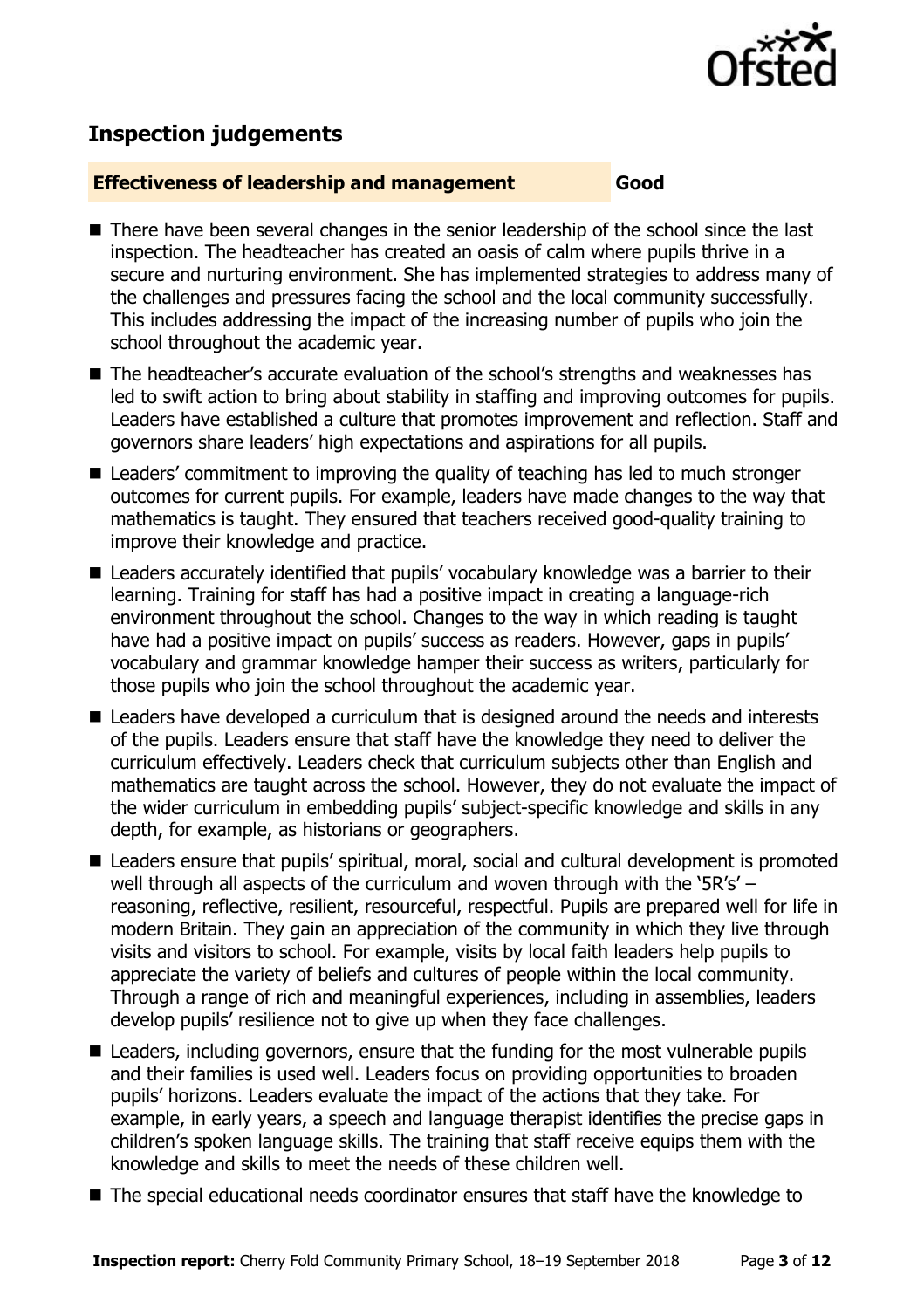

quickly identify pupils who are struggling with their work, particularly pupils who are new to school. Leaders ensure that pupils receive the help that they need to catch up. Leaders evaluate the impact of the help that they receive and make changes when necessary.

- Pastoral care and quidance for pupils' social and emotional development are strengths of the school. Leaders work effectively with outside agencies and other professionals to provide the individualised help that some pupils need. Pupils who receive support for their social and emotional needs make good progress from their starting points.
- The physical education and sport premium is used well. Coaches provide training for staff to improve their skills. Pupils said that they enjoy sport; their participation in a wide range of clubs has increased considerably. They are proud to represent their school in inter-school competitions and have achieved the Schools Games Mark Gold Award for the past three years. Pupils understand the importance of being healthy and keeping fit. For example, the 'run a mile' challenge led to pupils running a distance taking them as far as China. They enjoyed tasting the traditional dishes of each country that they 'ran' through.
- **Parents spoke highly about the care and help they receive from leaders and staff. They** value the role the school has in the local community and the many opportunities that leaders provide for their children. They said that their children are safe and enjoy coming to school. Most parents would recommend the school to others.

#### **Governance of the school**

- Governors' breadth of skills and knowledge enables them to hold leaders to account effectively. Governors check the information that they receive from leaders by meeting with a specialist from the local authority and other staff. They have a comprehensive understanding of the strengths of the school and the areas for further improvement.
- Governors attend training to keep up to date with new initiatives. Governors carry out their statutory duties well. They reflect on the challenges facing the local community and take the appropriate actions to support leaders and families. They are proud to be part of the school.

#### **Safeguarding**

- The arrangements for safeguarding are fit for purpose and followed by all members of staff diligently. Safeguarding is an important part of the curriculum. Pupils know how to keep themselves safe in a variety of situations, including online and on social media.
- Appropriate checks are in place to ensure that staff are suitable to work with pupils, including volunteers and coaches who are in school regularly. All records relating to safeguarding are maintained meticulously.
- Staff receive regular training and weekly updates on any potential areas of risk for the pupils in the locality. There is a strong culture of vigilance. Pupils feel valued and cared for.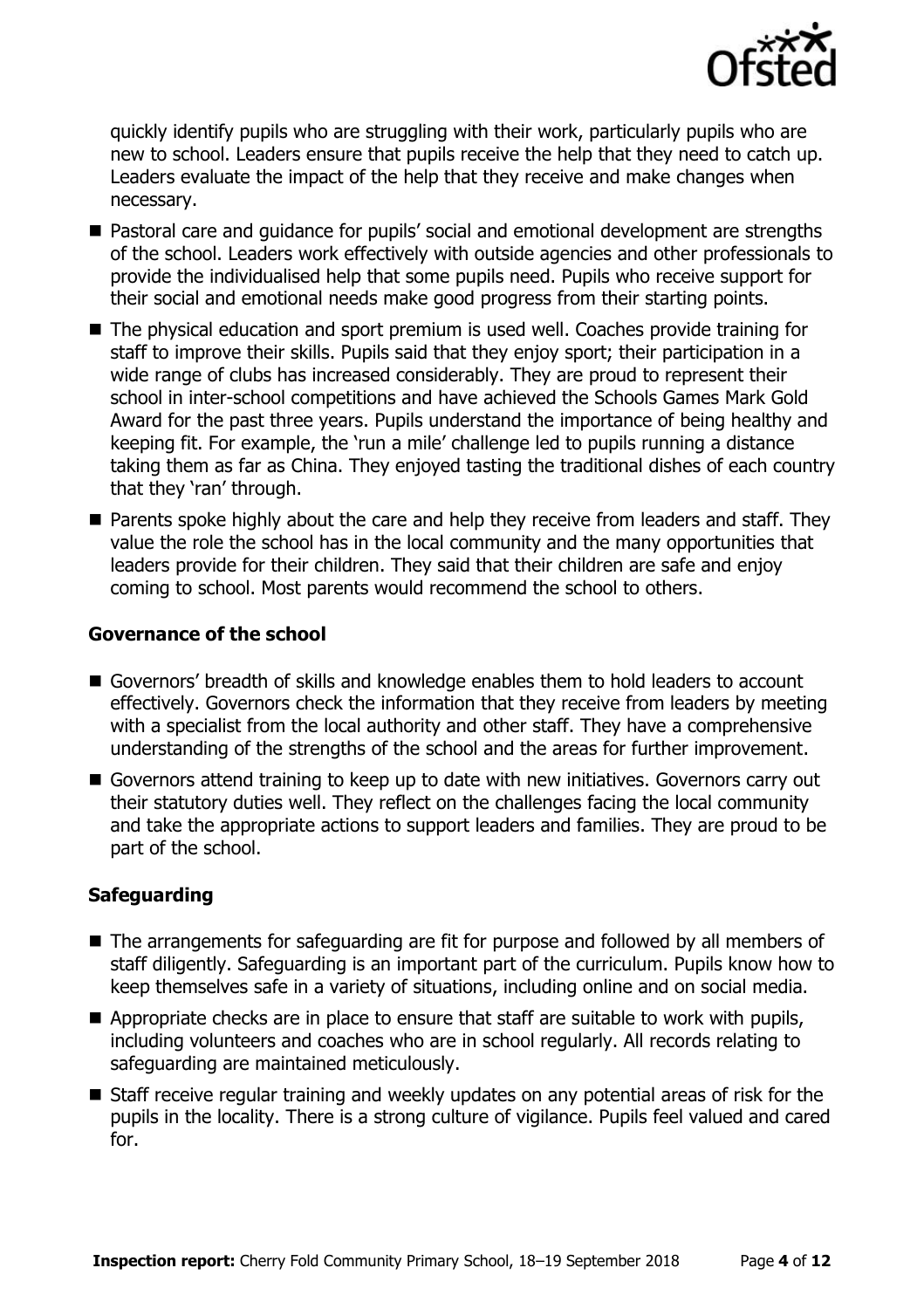

#### **Quality of teaching, learning and assessment Good**

- Teachers know their pupils well. The good relationships fostered between teachers and pupils contribute positively to the strong progress that pupils make. Teachers demonstrate a good understanding of how pupils learn, and they respond effectively to pupils' needs.
- Teachers' good subject knowledge has successfully contributed to the improved teaching of mathematics. Mathematics is taught systematically across the school. Pupils have opportunities to develop a deep understanding of number systems. They apply their knowledge and skills confidently to solve challenging problems. As a result, pupils achieve well, including disadvantaged pupils.
- Changes to the way reading is taught has raised expectations across the school. Pupils enjoy reading and talk confidently to adults about their favourite books. Pupils' improved progress enables them to work out unfamiliar words in their reading successfully. The well-resourced library has books that have been carefully selected to meet pupils' needs. This valuable resource is used extremely effectively by pupils and their families.
- Activities that expand pupils' vocabulary have had a positive impact on pupils' creativity in their writing. For example, a visiting poet has sparked pupils' imaginations and pupils have written their own poems to be shared. However, gaps in pupils' grammar skills, particularly pupils who join the school throughout the academic year, hamper the accuracy of pupils' writing, which has an impact on the progress that pupils make.
- Overall, teachers use assessment information to plan for the next steps in pupils' learning effectively. Learning activities meet the needs of most pupils. Teachers quickly identify pupils who are struggling. Support staff are deployed well to provide the help that pupils need to catch up, particularly pupils who join the school throughout the academic year. Staff use questions successfully to encourage pupils to refine their ideas and reasoning. Pupils who have SEN and/or disabilities are supported well, which has a positive impact on the good progress that pupils make.
- Staff work with other colleagues, including colleagues from other schools, to share their ideas and expertise. They are reflective in their practice and identify key areas for improvement accurately. Where there are any variations in the teaching of writing skills, swift action is being taken so that teaching is consistently strengthened across the school.

#### **Personal development, behaviour and welfare Good**

#### **Personal development and welfare**

- The school's work to promote pupils' personal development and welfare is good, particularly for the most vulnerable pupils. Positive relationships are fostered in school well. There is a warmth and respect between staff and pupils.
- Leaders provide an exciting range of experiences and opportunities for pupils, especially for disadvantaged pupils. For example, a variety of clubs and activities, from the scientific to the creative, form part of the children's 'university passport'. Pupils are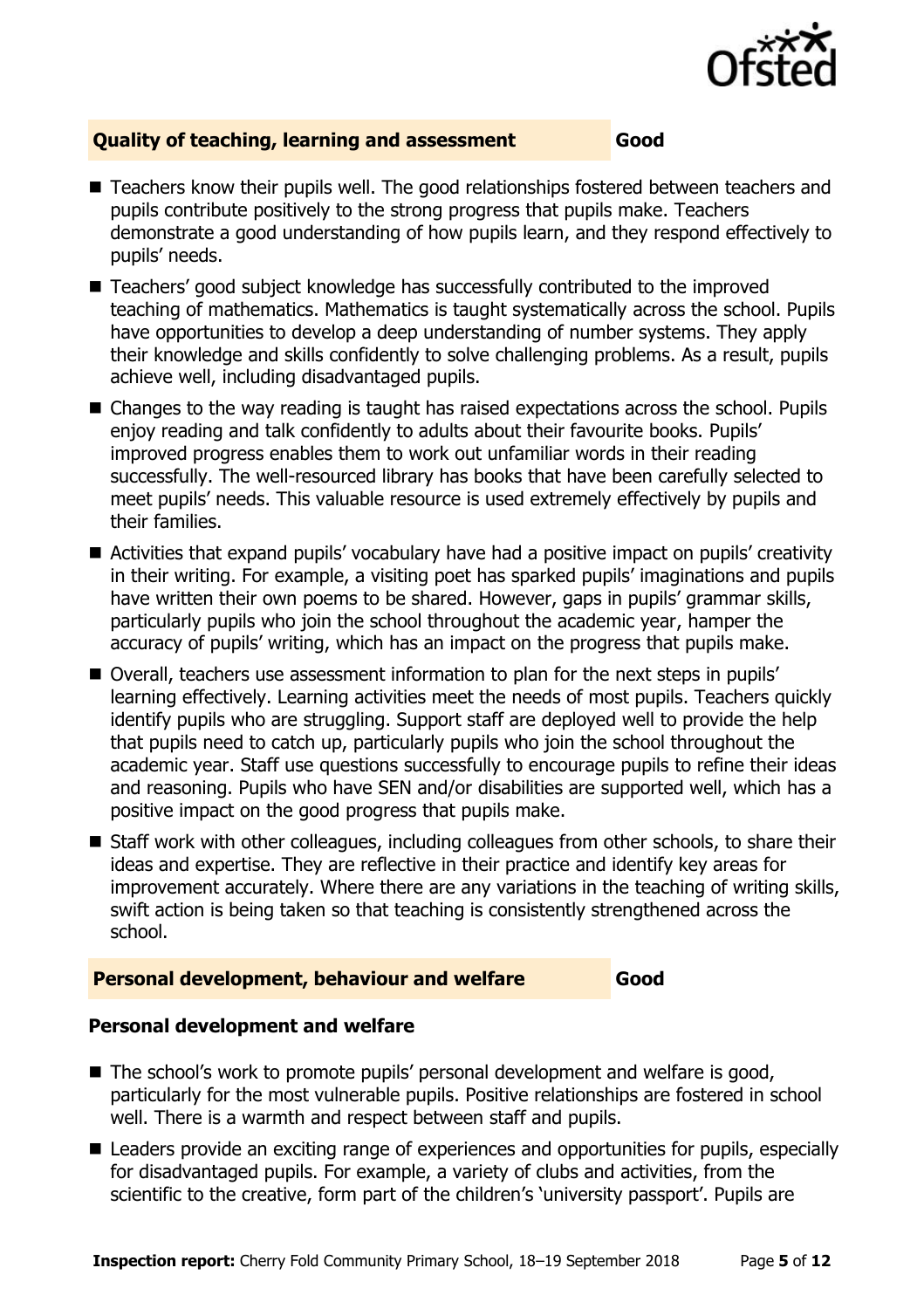

eager to attend the clubs so that they can 'graduate' from the 'university' at the end of the year.

- Visitors from the local community play an important part in the life of the school. Local religious and community leaders talk to pupils about the importance of treating each other with respect. Pupils develop an understanding of the different cultures within the local community through working with local groups and charities. Pupils try to emulate the school motto, 'enjoy, respect, succeed', and make new people feel welcome.
- Leaders' work with other agencies supports vulnerable pupils and their families to raise their aspirations. For example, the community garden project is well attended and is improving the local environment. Parents value the opportunities to learn new skills and work together with their children. They especially appreciate the activities organised by volunteers from a university to promote family learning.
- Leaders work with several national charities to develop pupils' resilience and personal strategies so that they know how to keep themselves safe in challenging situations, including when they are online. Younger pupils understand the importance of 'stranger danger'. Pupils who spoke to inspectors said that there is always someone they can talk to in school; they are confident that adults will do their best to help. Pupils feel listened to and cared for.
- **Pupils understand the different forms that bullying can take. They said confidently that** it does not happen in school, and that if there was any bullying, it would be dealt with quickly.

### **Behaviour**

- The behaviour of pupils is good. The behaviour policy is understood well by pupils and consistently implemented by staff. Pupils treat each other with respect, and care about each other. Older pupils take their responsibilities as peer mediators seriously. They set a good example for younger pupils.
- Pupils conduct themselves well around school in a calm and sensible way. They are polite and well mannered and play amicably together.
- Leaders have a good understanding of pupils' individual circumstances. Staff are skilled in dealing appropriately with any challenging behaviour. They use a range of strategies to help individuals with their social and emotional development effectively. Pupils are given the support that they need to be able to make the right choices about their behaviour. As a result, behaviour is improving for this group of pupils. This has a positive impact on the progress that they make.
- Pupils' attendance is broadly in line with the national average. Staff have worked diligently with families to bring about an improvement in attendance for those pupils who were often absent from school.
- A bout of sickness during the autumn term in 2017 had a significant impact on the attendance of almost half the school population. Staff were extremely vigilant during this time and ensured that pupils who were absent from school were safe and cared for.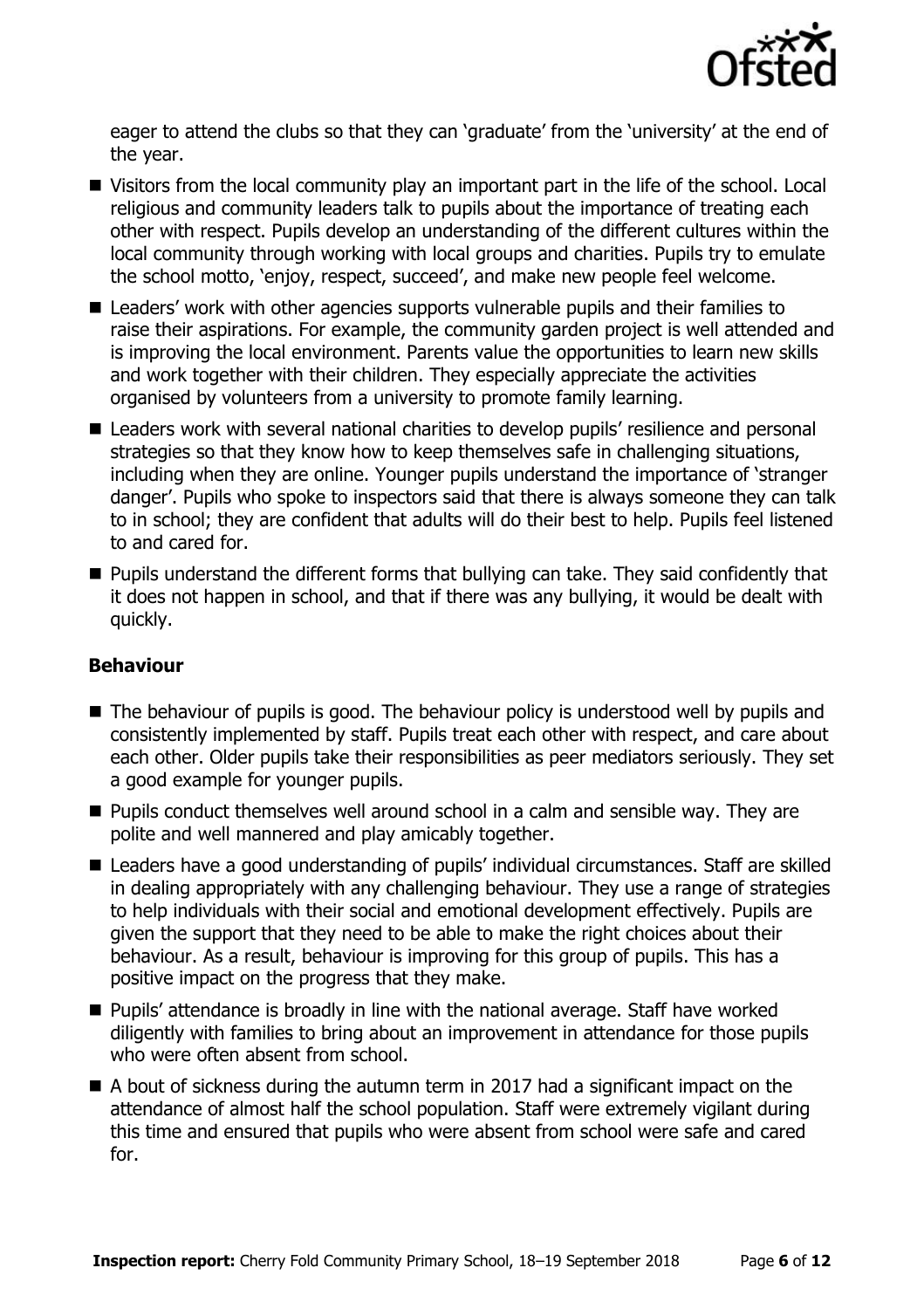

#### **Outcomes for pupils Good**

- $\blacksquare$  In 2017, progress for pupils at the end of key stage 2 was in line with the national average for reading and writing, and above the national average for mathematics, including for disadvantaged pupils. Pupils' attainment was broadly in line with the national average for mathematics. This was not the case for reading and writing.
- The high number of pupils leaving and joining the school throughout the year has had an impact on published data. Unvalidated data for 2018 shows that pupils' attainment is improving, especially for pupils who have been taught at the school for a sustained period of time. Attainment for this group of pupils is in line with the national average and these pupils achieve well.
- The school's assessment information for current pupils shows that improvements in the quality of teaching are having a positive impact on pupils' achievements, particularly in mathematics. The proportion of pupils who have the knowledge and skills typical for their age increases as they move through school, including for disadvantaged pupils. This is supported by the work that inspectors saw in pupils' books. Pupils are making good progress.
- Leaders place a high priority on the importance of reading. This is reflected in the carefully selected books in the library to inspire pupils to be readers and to ignite their imaginations. Progress in reading continues to improve for current pupils, including disadvantaged pupils, as a result of the way that reading is taught.
- Detailed assessment information, and the work in pupils' books, show that pupils who have SEN and/or disabilities make strong progress from their individual starting points because of the personalised help that they receive. This is also true for pupils who receive support individually or in small groups for their social and emotional development.
- $\blacksquare$  In recent vears, pupils' skills in writing have not been as strong as they should be because of gaps in pupils' language and grammar knowledge. Although progress in this area is improving because of targeted support, it is not as rapid for pupils who arrive in school during the academic year, because of gaps in their learning.
- **Phonics is taught systematically from Reception. The proportion of pupils who achieve** the phonics screening check in Year 1 has improved consistently over the past three years. Pupils use their phonic knowledge confidently when they are reading. However, a proportion of pupils, particularly pupils who join the school during the academic year, do not always apply their phonic knowledge accurately in their own writing.

#### **Early years provision Good**

- Children enter school with skills and knowledge that are below those typical for their age. Leaders have a good understanding of how young children learn. They ensure that staff have the skills and expertise they need to help children to catch up quickly.
- Well-thought-through activities in the first two weeks of the autumn term allow staff to foster good relationships with parents. Staff help parents to understand what their children will be learning at school and how parents can help them at home.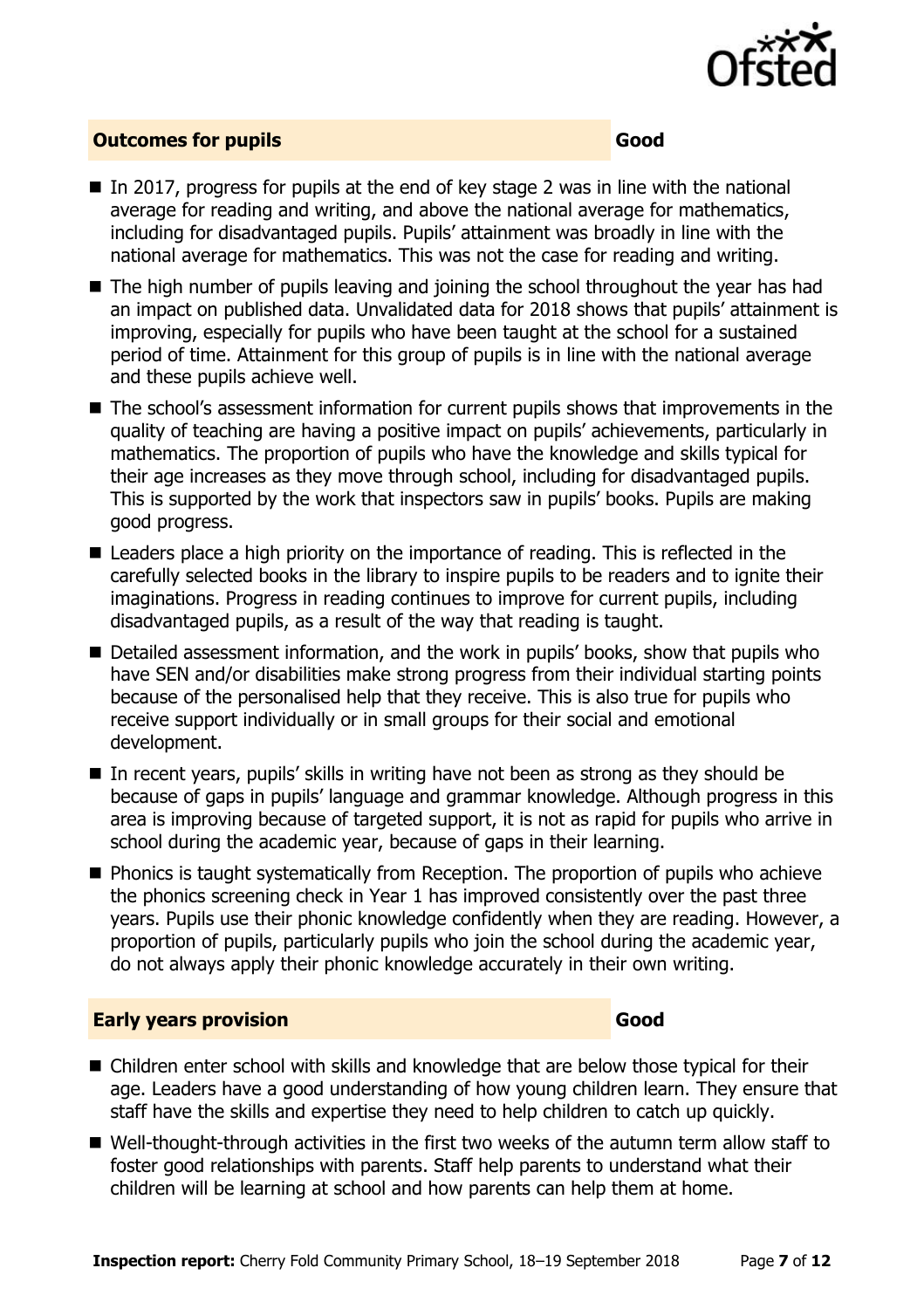

- Parents who spoke to inspectors commented positively about how quickly their children settle into school and how happy their children are coming to school every day.
- Leaders have accurately identified the key barriers to children's learning. They work with other agencies and professionals to support children's social and emotional development effectively. The development of speech and language skills is a key priority. Training for staff ensures that adults model spoken language well and use conversations skilfully to expand children's learning and deepen their understanding.
- Teachers design activities carefully to ignite children's curiosity. Children are happy and engaged in their learning. They play well together, help each other and share resources. Activities meet children's needs well in a calm and nurturing environment which contributes to children's positive attitudes to learning.
- The outdoor environment is shaped well to support purposeful learning further. Staff promote high levels of communication, cooperation and engagement. For example, a group of children were working cooperatively to build and repair items using equipment from the 'construction workers' hut'. Staff encouraged the children to talk about what they were doing, developing their ideas and correcting any mispronunciations sensitively.
- Teachers use information gathered from a range of activities to identify the next steps in children's learning accurately. They work with colleagues, including colleagues from other schools, to check that their judgements are correct. Teachers share their ideas and expertise. Staff work with children one-to-one or in small groups to give them the help that they need to catch up quickly. Staff use questions effectively to encourage children to refine their ideas and expand their explanations.
- Teachers' high expectations have ensured that the proportion of children who reach a good level of development by the end of Reception has increased consistently over the last three years. An increasing proportion of children are ready for Year 1.
- Leaders are very vigilant, particularly at the start and end of the school day. Risk assessments are carried out daily, especially in the outdoor activity areas. Staff have all received the appropriate training; all statutory requirements are met.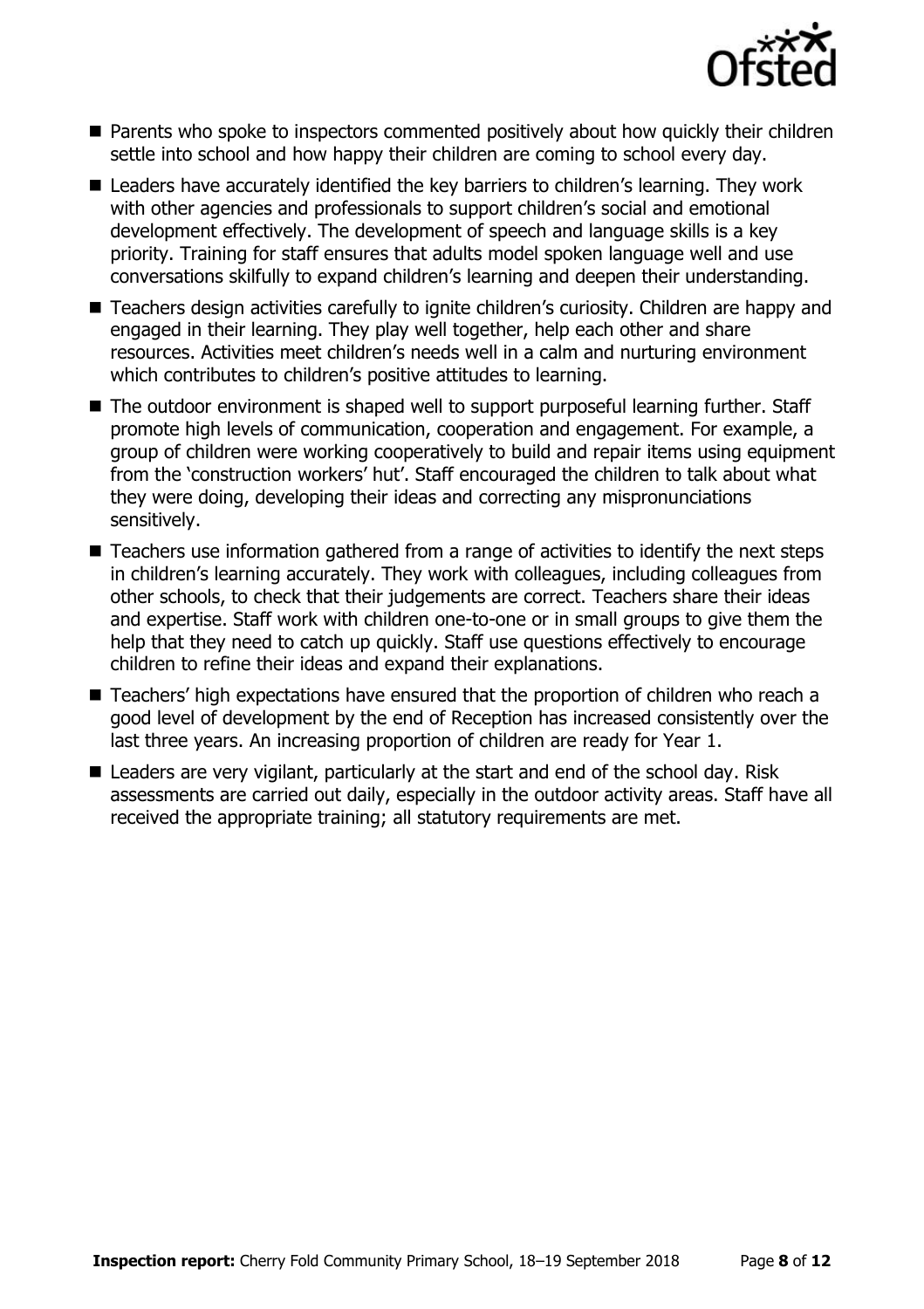

# **School details**

| Unique reference number | 133622     |
|-------------------------|------------|
| Local authority         | Lancashire |
| Inspection number       | 10045931   |

This inspection of the school was carried out under section 5 of the Education Act 2005.

| Type of school                      | Primary                      |
|-------------------------------------|------------------------------|
| School category                     | Maintained                   |
| Age range of pupils                 | 3 to 11                      |
| Gender of pupils                    | Mixed                        |
| Number of pupils on the school roll | 384                          |
| Appropriate authority               | The governing body           |
| Chair                               | <b>Chris Keene</b>           |
| <b>Headteacher</b>                  | <b>Esther Selway</b>         |
| Telephone number                    | 01282 426630                 |
| Website                             | www.cherryfold.lancs.sch.uk  |
| <b>Email address</b>                | info@cherryfold.lancs.sch.uk |
| Date of previous inspection         | 2 July 2014                  |

#### **Information about this school**

- Cherry Fold Community Primary School is larger than the average-sized primary school.
- The vast majority of pupils are eligible for pupil premium funding, which is well above the national average.
- Most pupils are from White British backgrounds. There has been an increasing number of pupils from minority ethnic backgrounds over the last two years. Of these, a few speak English as an additional language.
- The proportion of pupils who have SEN and/or disabilities is well above the national average.
- The proportion of pupils supported by an education, health and care plan is below the national average.
- The proportion of pupils who join or leave the school at times other than is usual, is well above the national average.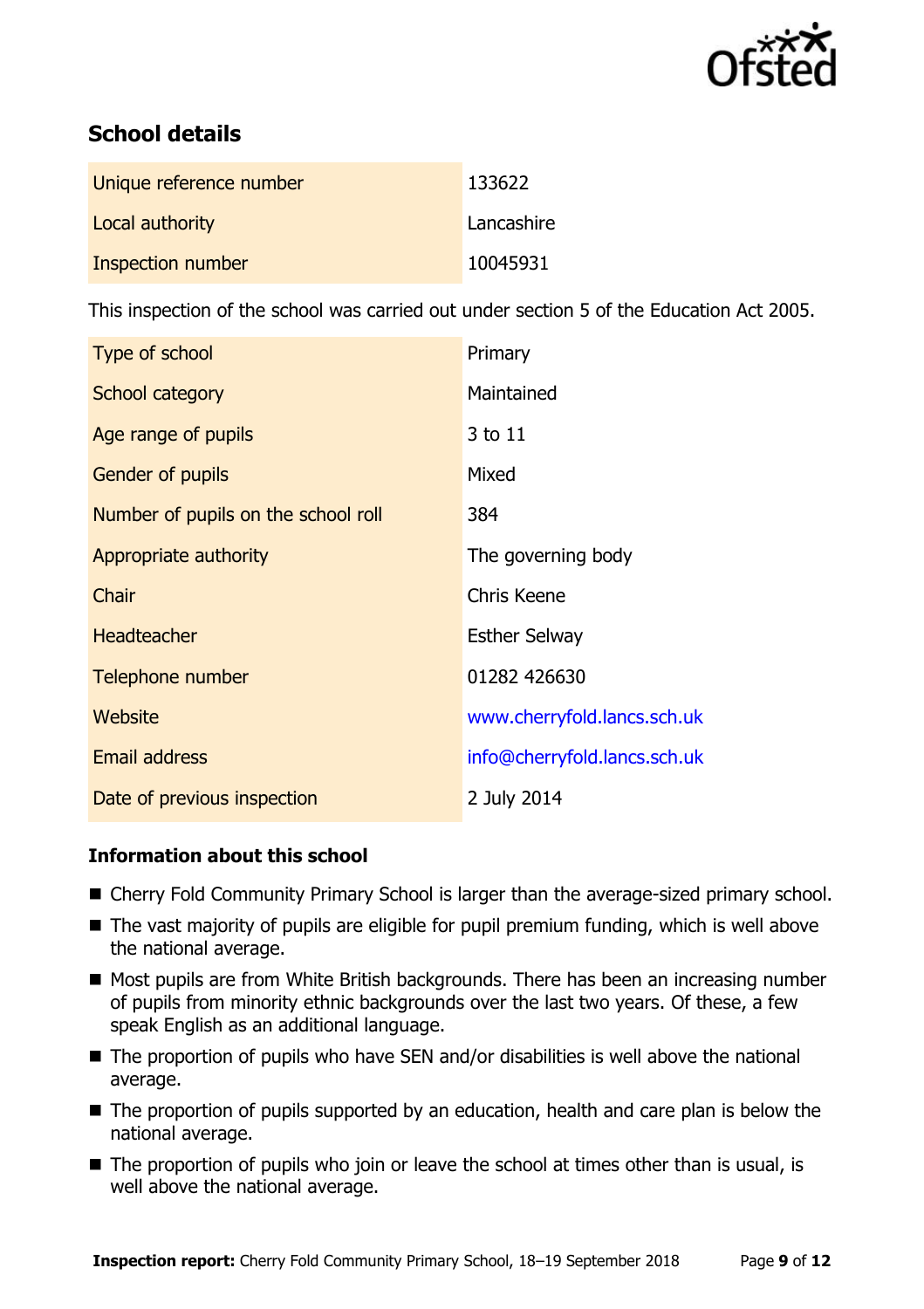

- A free breakfast club operates each morning, funded by a local business.
- The school provides additional support during the school day for an increasing proportion of pupils in need of specialist help for emotional and behavioural difficulties through the 'nurture room' facility.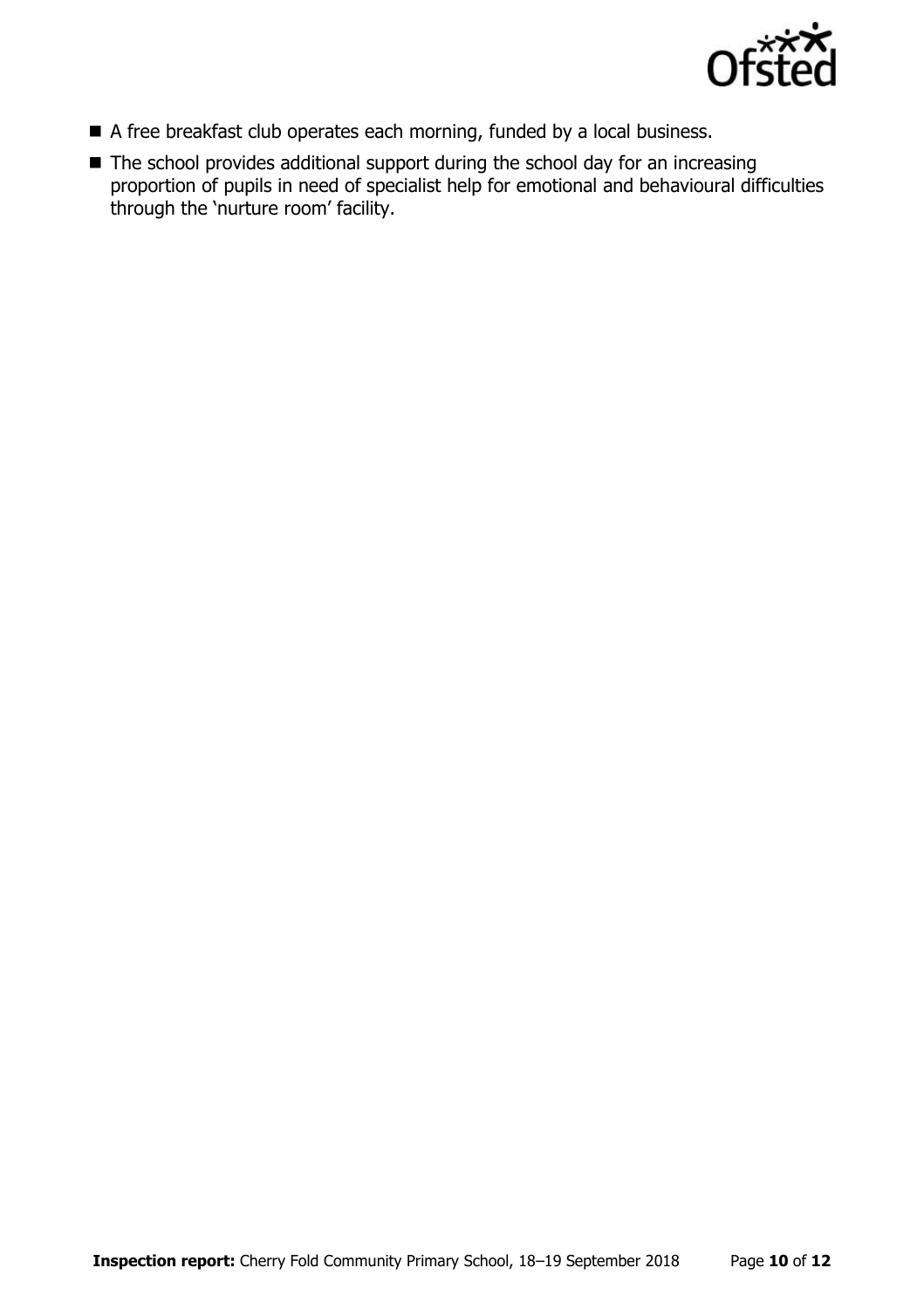

# **Information about this inspection**

- Inspectors visited classrooms to observe teaching, and pupils' learning and behaviour. The headteacher and deputy headteacher joined inspectors on some of these classroom visits.
- Inspectors observed and spoke to pupils during lessons and at playtimes. Inspectors met formally with a group of pupils and heard pupils read.
- Meetings were held with the headteacher, senior and middle leaders and members of staff. They also met with five members of the governing body and a representative from the local authority.
- The inspectors observed the school's work and looked at a range of documentation, including arrangements for safeguarding. They took account of school information about pupils' outcomes and scrutinised pupils' work.
- Inspectors spoke with parents at the start of the school day. They took account of the 32 responses to Parent View, including free-text comments. Inspectors also considered the responses from staff to Ofsted's questionnaires.

#### **Inspection team**

| Amanda Stringer, lead inspector | Her Majesty's Inspector |
|---------------------------------|-------------------------|
| John Littler                    | Ofsted Inspector        |
| Pamela Potter                   | Ofsted Inspector        |